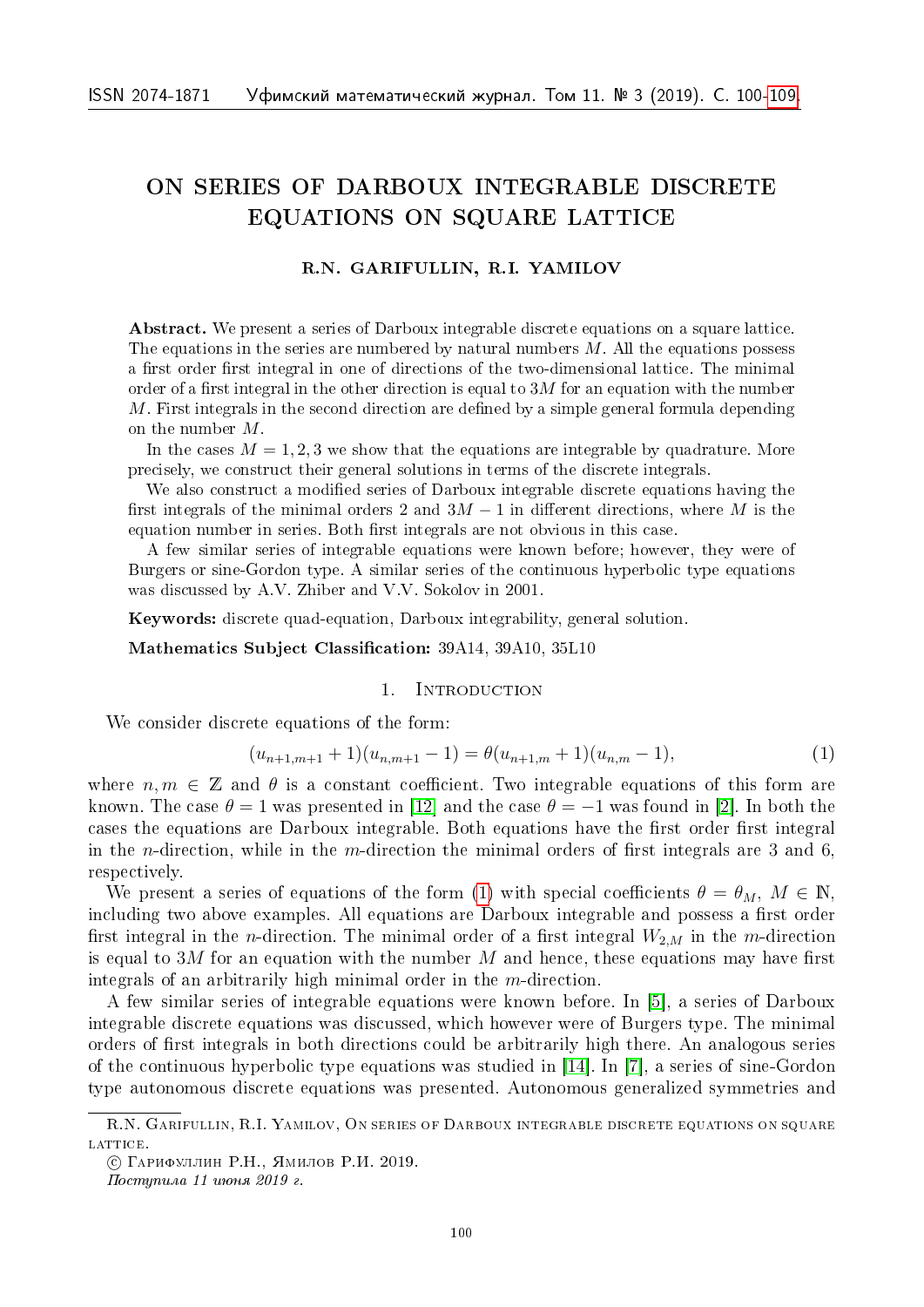conservation laws in both directions could have arbitrarily high minimal orders in this case. Some series of non-autonomous discrete equations of sine-Gordon type were studied in [\[3\]](#page-8-2).

It is interesting to construct the general solutions for considered equations of the form [\(1\)](#page-0-0) with such a high minimal order of first integrals. Following [\[6,](#page-9-4) [8,](#page-9-5) [9\]](#page-9-6), we succeed to do this in the cases  $M = 1, 2, 3$ , where the first integrals  $W_{2,M}$  have the minimal orders 3, 6 and 9. In the case  $M = 1$  the general solution is constructed explicitly and coincides with the known solution [\[12\]](#page-9-1). In the cases  $M = 2, 3$  we show that the equations are integrable by quadrature. This means that one can construct general solutions in terms of the discrete integrals.

Using non-point transformations invertible on the solutions of discrete equations [\[13,](#page-9-7) [12\]](#page-9-1), we construct one more series of Darboux integrable discrete equations. Equations of this series possess first integrals of the minimal orders 2 and  $3M - 1$  in different directions, where M is the equation number in the series. Both first integrals are not obvious in this case.

In Section [2](#page-1-0) we introduce a series of discrete equations, prove their Darboux integrability, and discuss the minimal orders of first integrals. The general solutions in the cases  $M = 1, 2, 3$ are constructed in Section [3.](#page-3-0) A modified series of integrable discrete equations is discussed in Section [4.](#page-7-0)

#### 2. Darboux integrability

<span id="page-1-0"></span>We are going to study the following series of discrete equations:

<span id="page-1-4"></span>
$$
(u_{n+1,m+1}+1)(u_{n,m+1}-1) = \theta_M(u_{n+1,m}+1)(u_{n,m}-1),
$$
\n(2)

where  $\theta_M$  is the primitive root of unit of the degree  $M \in \mathbb{N}$ . More precisely,  $\theta_1 = 1$  and for  $M > 1$  one has:

<span id="page-1-6"></span>
$$
\theta_M^M = 1, \qquad \theta_M^j \neq 1, \qquad 1 \le j \le M - 1. \tag{3}
$$

For example, all the primitive roots of the degree  $M \leq 4$  are

$$
\theta_1 = 1, \quad \theta_2 = -1, \quad \theta_3 = -\frac{1}{2} \pm i \frac{\sqrt{3}}{2}, \quad \theta_4 = \pm i.
$$
\n(4)

For every  $M > 2$  we have at least two values of  $\theta_M$ :

$$
\theta_M = \exp\left(\pm 2\pi \frac{i}{M}\right) = \cos\frac{2\pi}{M} \pm i\sin\frac{2\pi}{M}.
$$

An equation of the form

<span id="page-1-3"></span><span id="page-1-2"></span><span id="page-1-1"></span>
$$
F(u_{n+1,m+1}, u_{n+1,m}, u_{n,m+1}, u_{n,m}) = 0
$$
\n<sup>(5)</sup>

is called Darboux integrable if it has two first integrals  $W_1, W_2$  such that

$$
(T_n - 1)W_2 = 0, \quad W_2 = w_{n,m}^{(2)}(u_{n,m+l}, u_{n,m+l-1}, \dots, u_{n,m}),
$$
\n(6)

$$
(T_m - 1)W_1 = 0, \quad W_1 = w_{n,m}^{(1)}(u_{n+k,m}, u_{n+k-1,m}, \dots, u_{n,m}).
$$
\n<sup>(7)</sup>

Here *l*, *k* are some positive integers, and  $T_n$ ,  $T_m$  are operators of the shift in the *n*- and *m*directions, respectively:  $T_n h_{n,m} = h_{n+1,m}$ ,  $T_m h_{n,m} = h_{n,m+1}$ . We suppose that relations [\(6\)](#page-1-1), [\(7\)](#page-1-2) hold identically on the solutions of the corresponding equation  $(5)$ .

The functions  $W_1$  and  $W_2$  are called the first integrals in the  $n$ - and  $m$ -directions, respectively. We assume here that each of the conditions

<span id="page-1-5"></span>
$$
\frac{\partial W_1}{\partial u_{n,m}} \neq 0, \qquad \frac{\partial W_1}{\partial u_{n+k,m}} \neq 0, \qquad \frac{\partial W_2}{\partial u_{n,m}} \neq 0, \qquad \frac{\partial W_2}{\partial u_{n,m+l}} \neq 0 \tag{8}
$$

is satisfied for at least some  $n, m$ . The numbers  $k, l$  are called the orders of these first integrals  $W_1, W_2$ , respectively.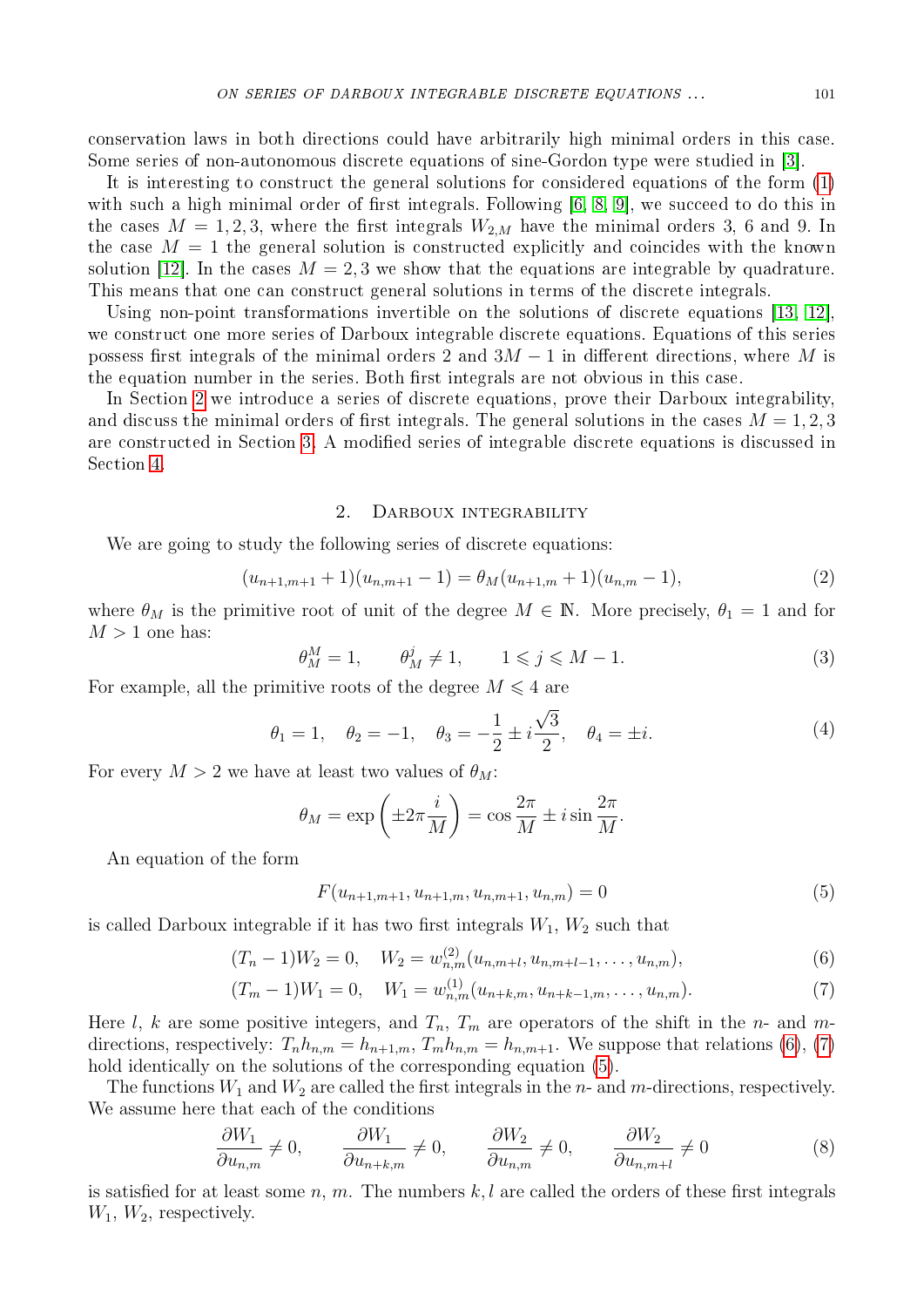The case  $M = 1$  is known, see equation (4.6) in [\[12\]](#page-9-1); equation (4.6) is obtained from [\(2\)](#page-1-4) with  $\theta_M = 1$  by the point transformation

$$
v_{n,m} = \frac{1 - u_{n,m}}{1 + u_{n,m}}.
$$

By constructing the first integrals in both directions, it is shown in [\[12\]](#page-9-1) that this equation is Darboux integrable and its general solution was found.

The case  $M = 2$  is also known, see equation (51a) in [\[2\]](#page-8-0). The first integrals in both directions were found for this equation, see relations (53) in [\[2\]](#page-8-0).

For each  $M$ , equation [\(2\)](#page-1-4) has the following first integral in the *n*-direction:

<span id="page-2-0"></span>
$$
W_{1,M} = (\theta_M)^{-m} (u_{n+1,m} + 1)(u_{n,m} - 1).
$$
\n(9)

This is true since equation [\(2\)](#page-1-4) is equivalent to the identity

$$
(T_m - \theta_M)[(u_{n+1,m} + 1)(u_{n,m} - 1)] = 0.
$$
\n(10)

Moreover, formula [\(9\)](#page-2-0) with  $\theta_M$  replaced by  $\theta$  provides the first integral for equation [\(1\)](#page-0-0) for each  $\theta$ . As for the *m*-direction, we succeed to find the following formula:

<span id="page-2-1"></span>
$$
W_{2,M} = \frac{(u_{n,m+3M} - u_{n,m+M})(u_{n,m+2M} - u_{n,m})}{(u_{n,m+3M} - u_{n,m+2M})(u_{n,m+M} - u_{n,m})},
$$
\n(11)

which provides first integrals for all equations [\(2\)](#page-1-4). It is easy to see that these integrals [\(9\)](#page-2-0) and [\(11\)](#page-2-1) have the orders 1 and 3M, respectively. Conditions [\(8\)](#page-1-5) are satisfied for all  $n, m$  in this case. The fact that formula [\(11\)](#page-2-1) defines a first integral in the case  $M = 1$  is checked by straightforward calculations.

**Theorem 1.** The function  $W_{2,M}$  defined by [\(11\)](#page-2-1) is the first integral of equation [\(2\)](#page-1-4), [\(3\)](#page-1-6) in the m-direction for each  $M > 1$ .

Proof. We denote

$$
\Psi_{n,m} = (u_{n+1,m} + 1)(u_{n,m} - 1). \tag{12}
$$

By [\(2\)](#page-1-4) we have

<span id="page-2-5"></span>
$$
T_m \Psi_{n,m} = \theta_M \Psi_{n,m},\tag{13}
$$

and therefore,

<span id="page-2-2"></span>
$$
T_m^M \Psi_{n,m} = \Psi_{n,m} \tag{14}
$$

for equations [\(2\)](#page-1-4) satisfying condition [\(3\)](#page-1-6). Using the notation

<span id="page-2-4"></span>
$$
u_{n,k}^{(j)} = u_{n,Mk+j}, \qquad 1 \leqslant j \leqslant M,\tag{15}
$$

we rewrite [\(14\)](#page-2-2) as a system:

<span id="page-2-3"></span>
$$
(u_{n+1,k+1}^{(j)}+1)(u_{n,k+1}^{(j)}-1)=(u_{n+1,k}^{(j)}+1)(u_{n,k}^{(j)}-1), \t 1 \leq j \leq M.
$$
 (16)

We see that all equations in [\(16\)](#page-2-3) are independent and each of them coincides with [\(2\)](#page-1-4), in which  $M = 1$  and m is replaced by k.

For this reason, for each equation of system [\(16\)](#page-2-3) we can use the first integral  $W_{2,1}$  of equation [\(2\)](#page-1-4). As a result we get:

$$
W_2^{(j)} = \frac{(u_{n,k+3}^{(j)} - u_{n,k+1}^{(j)})(u_{n,k+2}^{(j)} - u_{n,k}^{(j)})}{(u_{n,k+3}^{(j)} - u_{n,k+2}^{(j)})(u_{n,k+1}^{(j)} - u_{n,k}^{(j)})}.
$$
\n(17)

Taking into consideration [\(15\)](#page-2-4) we are led to the identity

$$
W_2^{(j)} = \frac{(u_{n,M(k+3)+j} - u_{n,M(k+1)+j})(u_{n,M(k+2)+j} - u_{n,Mk+j})}{(u_{n,M(k+3)+j} - u_{n,M(k+2)+j})(u_{n,M(k+1)+j} - u_{n,Mk+j})}.
$$
\n(18)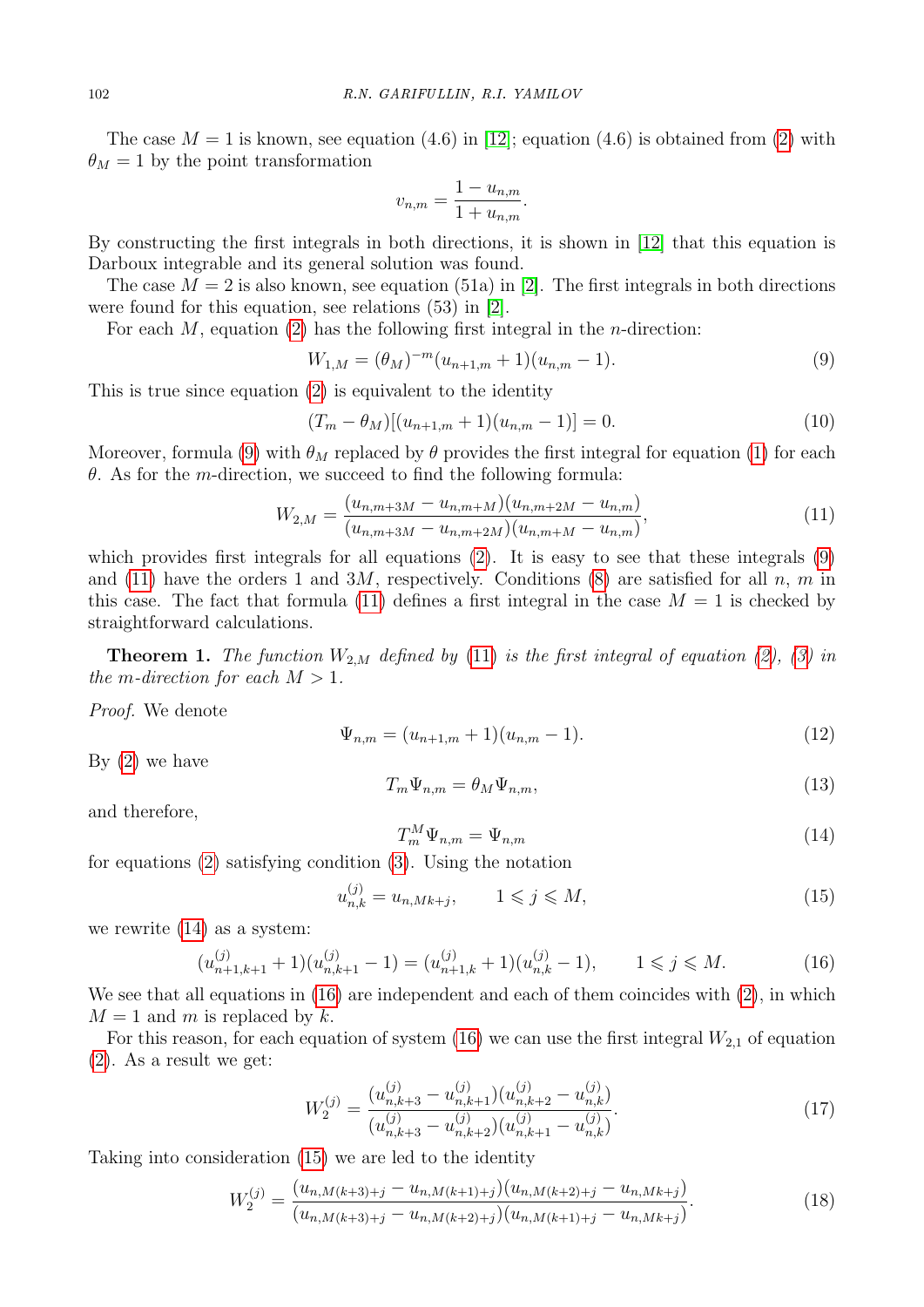Denoting  $m = Mk + j$ , we see that the relation  $T_n W_2^{(j)} = W_2^{(j)}$  $T_2^{(j)}$  implies  $T_n W_{2,M} = W_{2,M}$  for all  $n, m$ . Since [\(16\)](#page-2-3) is equivalent to [\(14\)](#page-2-2), the last relation is satisfied on each solution of equation [\(14\)](#page-2-2) and hence of [\(13\)](#page-2-5).  $\Box$ 

The first integral  $W_{1,M}$  obviously has the lowest possible order for each M. As it is known from [\[12,](#page-9-1) [2\]](#page-8-0), in the cases  $M = 1$  and  $M = 2$  the integral  $W_{2,M}$  also has the lowest possible order in its direction. The same is true for the case  $M = 3$  as it follows from the next theorem.

<span id="page-3-3"></span>**Theorem 2.** Equation [\(2\)](#page-1-4), [\(3\)](#page-1-6) with  $M = 3$  has no first integral of the order  $l < 9$  in the m-direction.

In order to prove this theorem, we apply a method described in detail in [\[4,](#page-8-3) Sect. 2.2]. That method uses so-called annihilation operators introduced in [\[10\]](#page-9-8) and allows one to find the first integrals. In the framework of this method, the proof reduces to straightforward but cumbersome calculations.

The following conjecture seems to be true: first integral  $(11)$  of equation  $(2)$ ,  $(3)$  has the lowest possible order for each  $M > 1$ .

#### 3. General solutions

<span id="page-3-0"></span>We use and improve a method developed in [\[6,](#page-9-4) Section 5.2], [\[9,](#page-9-6) Section 4], [\[8\]](#page-9-5). We construct the general solutions for equations [\(2\)](#page-1-4) with  $M = 1, 2, 3$ . In the case  $M = 1$ , the solution is explicit and coincides with a solution of  $[12]$  up to the Möbius transformation

$$
v_{n,m} = \frac{1 - u_{n,m}}{1 + u_{n,m}}.
$$

Further calculations are however needed in the cases  $M = 2, 3$ . Here the general solutions are given in terms of discrete integrals in terminology of [\[8\]](#page-9-5), i.e., equations [\(2\)](#page-1-4) with  $M = 2, 3$  are solved by quadrature.

Let us consider an ordinary discrete equation

<span id="page-3-1"></span>
$$
a_{n+1} - a_n = A_n,\tag{19}
$$

where  $a_n$  is an unknown function and  $A_n$  is given. We say that  $a_n$  is found by a discrete integration similar to the ordinary differential equation  $a'(x) = A(x)$ , and the solution  $a_n$  of equation [\(19\)](#page-3-1) is called the discrete integral of  $A_n$ .

The explicit general solution of equation [\(5\)](#page-1-3) is called a function of the form  $u_{n,m} = \Phi_{n,m}[a_n, b_m],$  where  $a_n$ ,  $b_m$  are arbitrary functions of one variable. Here the square brackets mean that the function  $\Phi_{n,m}$  depends on finitely many shifts  $a_{n+j}, b_{m+j}$ . Such a so-lution is to satisfy identically equation [\(5\)](#page-1-3) for all values of the functions  $a_n$ ,  $b_m$ . For example, the discrete wave equation

$$
u_{n+1,m+1} - u_{n+1,m} - u_{n,m+1} + u_{n,m} = 0
$$

has the following general solution:

$$
u_{n,m} = a_n + b_m.
$$

Equation [\(5\)](#page-1-3) is solved by quadrature if it has a solution of the form:

<span id="page-3-2"></span>
$$
u_{n,m} = \Phi_{n,m} \left[ a_n, b_m, a_n^{(1)}, a_n^{(2)}, \dots, a_n^{(j_1)}, b_m^{(1)}, b_m^{(2)}, \dots, b_m^{(j_2)} \right],
$$
\n(20)

where  $a_n, b_m$  are arbitrary functions and the square brackets mean, as above, that the function  $\Phi_{n,m}$  depends on a finite number of the shifts of its arguments. The functions  $a_n^{(j)}$  are obtained from  $a_n$  by a finite number of applications of the shift operator  $T_n$ , of the functions of many variables, and of the discrete integrations. The functions  $b_m^{(j)}$  are obtained from  $b_m$  analogously. So, the functions  $a_n^{(j)}$ ,  $b_m^{(j)}$  and therefore solution [\(20\)](#page-3-2) are implicit in a sense.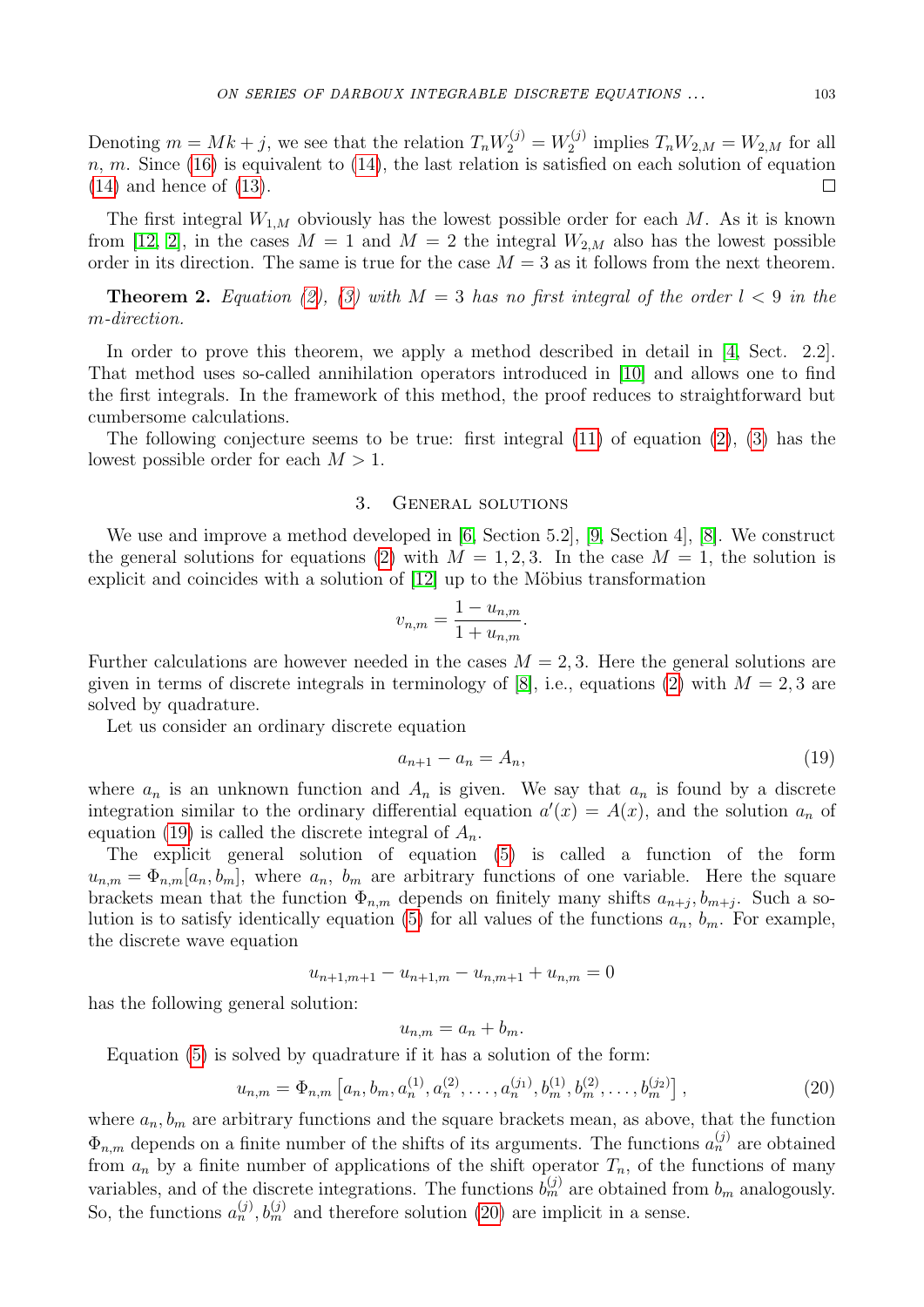## **3.1.** Case  $M = 1$ . Equation [\(2\)](#page-1-4) is equivalent to

<span id="page-4-7"></span>
$$
(u_{n+1,m}+1)(u_{n,m}-1) = \lambda_n,\tag{21}
$$

where  $\lambda_n$  is an arbitrary function. This is a discrete Riccati equation, and we need to know its particular solution in order to linearize and then to solve it. We cannot solve this equation for a given  $\lambda_n$  in general case. We use the fact that the function  $\lambda_n$  is arbitrary and replace  $\lambda_n$  by another arbitrary function  $\alpha_n$  which plays the role of particular solution:

$$
\lambda_n = (\alpha_{n+1} + 1)(\alpha_n - 1). \tag{22}
$$

In accordance with the known method of solving the Riccati equation, we use the transformation

<span id="page-4-1"></span>
$$
u_{n,m} = \alpha_n + \frac{\alpha_n - 1}{v_{n,m}}
$$
\n<sup>(23)</sup>

to get a linear equation for  $v_{n,m}$ :

<span id="page-4-0"></span>
$$
\frac{\alpha_{n+1} + 1}{\alpha_{n+1} - 1} v_{n+1,m} + v_{n,m} + 1 = 0.
$$
\n(24)

To solve this equation, it is convenient to introduce a new arbitrary function  $\beta_n$  instead of  $\alpha_n$  as follows:

<span id="page-4-2"></span>
$$
\frac{\alpha_{n+1} + 1}{\alpha_{n+1} - 1} = -\frac{\beta_{n+2} - \beta_{n+1}}{\beta_{n+1} - \beta_n}.
$$
\n(25)

Here we follow  $[7]$ , see  $(39)$ ,  $(40)$ . Representing equation  $(24)$  in the form

$$
(T_n - 1)[(\beta_n - \beta_{n+1})v_{n,m} + \beta_n] = 0,
$$
\n(26)

we find

<span id="page-4-3"></span>
$$
v_{n,m} = \frac{\beta_n + \omega_m}{\beta_{n+1} - \beta_n},\tag{27}
$$

where  $\omega_m$  is another arbitrary function. Finally, using [\(23\)](#page-4-1), [\(25\)](#page-4-2), [\(27\)](#page-4-3), we find  $u_{n,m}$ :

<span id="page-4-4"></span>
$$
u_{n,m} = \frac{\beta_{n+1} - 2\beta_n + \beta_{n-1}}{\beta_{n+1} - \beta_{n-1}} - 2\frac{(\beta_{n+1} - \beta_n)(\beta_n - \beta_{n-1})}{(\beta_{n+1} - \beta_{n-1})(\beta_n + \omega_m)}.
$$
(28)

It is easy to check that function [\(28\)](#page-4-4) satisfies equation [\(2\)](#page-1-4) with  $M = 1$  for all values of the arbitrary functions  $\beta_n$ ,  $\omega_m$ . Thus, we have found explicitly the general solution to [\(2\)](#page-1-4) with  $M = 1$ .

**3.2.** Cases  $M = 2$  and  $M = 3$ . Equation [\(2\)](#page-1-4) is equivalent to

<span id="page-4-5"></span>
$$
(u_{n+1,m} + 1)(u_{n,m} - 1) = \theta_M^m \lambda_n,
$$
\n(29)

where  $\lambda_n$  is an arbitrary function. It is convenient to pass from [\(29\)](#page-4-5) to an equivalent system by means of transformation [\(15\)](#page-2-4):

<span id="page-4-6"></span>
$$
(u_{n+1,k}^{(j)} + 1)(u_{n,k}^{(j)} - 1) = \theta_M^j \lambda_n, \quad 1 \le j \le M.
$$
\n(30)

We note that j is a number of the function  $u_{n,k}^{(j)}$ , while n and k are discrete variables. Unlike [\(29\)](#page-4-5), the right hand side of equations [\(30\)](#page-4-6) depends on one discrete variable  $n$  only, as in the case of [\(21\)](#page-4-7).

By analogy with the previous case  $M = 1$ , we can introduce functions  $\alpha_n^{(j)}$  so that:

<span id="page-4-8"></span>
$$
\theta_M^j \lambda_n = (\alpha_{n+1}^{(j)} + 1)(\alpha_n^{(j)} - 1), \qquad 1 \le j \le M. \tag{31}
$$

Now we can apply the transformations

<span id="page-4-9"></span>
$$
u_{n,k}^{(j)} = \alpha_n^{(j)} + \frac{\alpha_n^{(j)} - 1}{v_{n,k}^{(j)}}
$$
\n(32)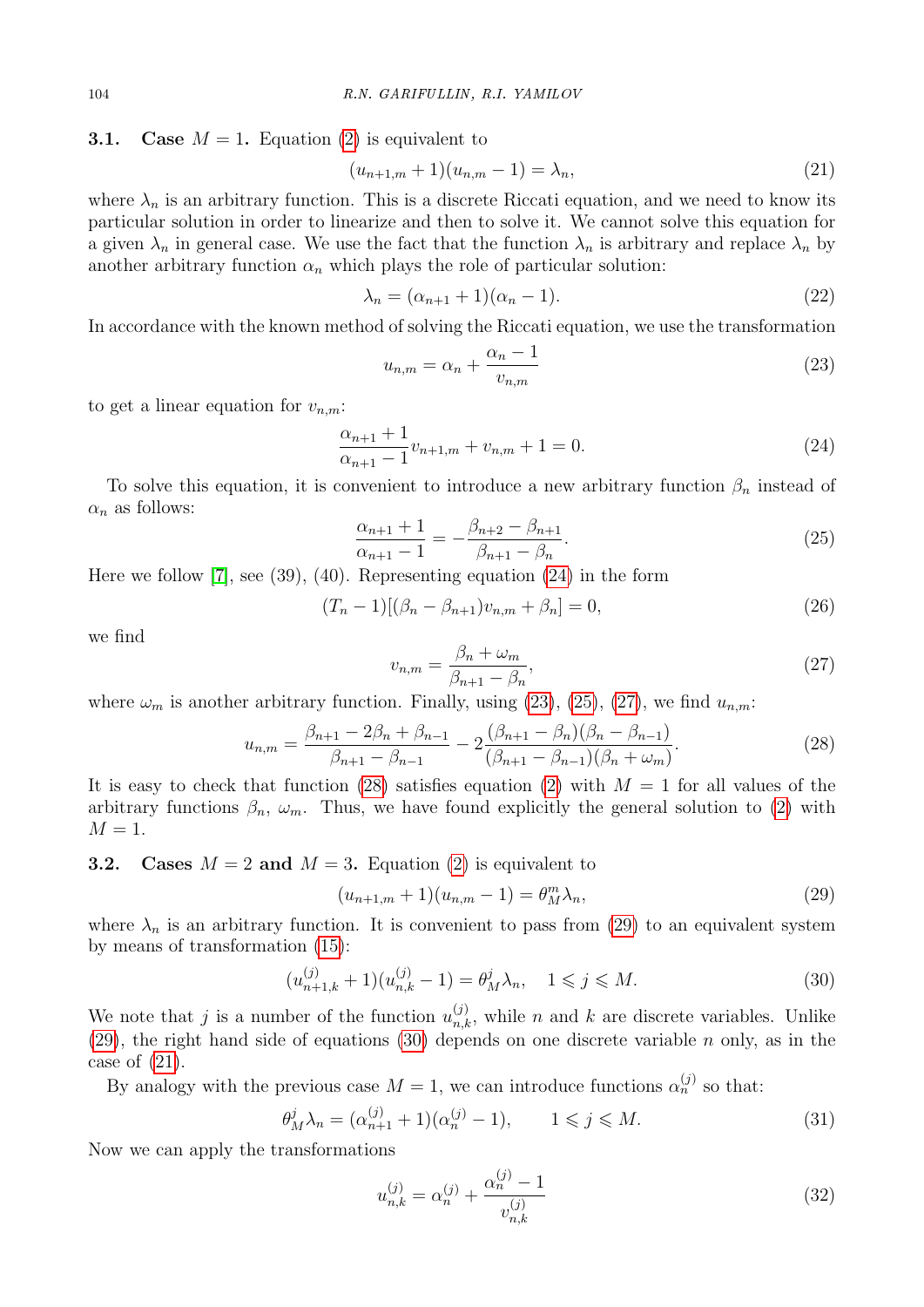to get the linear equations for  $v_{n,k}^{(j)}$ :

$$
\frac{\alpha_{n+1}^{(j)} + 1}{\alpha_{n+1}^{(j)} - 1} v_{n+1,k}^{(j)} + v_{n,k}^{(j)} + 1 = 0.
$$
\n(33)

As above, we introduce functions  $\beta_n^{(j)}$  such that

<span id="page-5-0"></span>
$$
\frac{\alpha_{n+1}^{(j)} + 1}{\alpha_{n+1}^{(j)} - 1} = -\frac{\beta_{n+2}^{(j)} - \beta_{n+1}^{(j)}}{\beta_{n+1}^{(j)} - \beta_n^{(j)}},\tag{34}
$$

and we obtain

<span id="page-5-3"></span>
$$
v_{n,k}^{(j)} = \frac{\beta_n^{(j)} + \omega_k^{(j)}}{\beta_{n+1}^{(j)} - \beta_n^{(j)}},\tag{35}
$$

where  $\omega_k^{(j)}$  $a_k^{(j)}$  are arbitrary functions on k.

For  $u_{n,k}^{(j)}$ , we can write formulae similar to [\(28\)](#page-4-4). The problem is that, instead of one *n*dependent arbitrary function  $\beta_n$  in the case  $M = 1$ , we have now M functions  $\beta_n^{(j)}$  with a complex relationship between them defined by [\(31\)](#page-4-8) and [\(34\)](#page-5-0). We can solve this problem for  $M = 2$  and  $M = 3$  in terms of the discrete integrals.

**Case**  $M = 2$ . Excluding  $\lambda_n$  from system [\(31\)](#page-4-8), we obtain an identity relating the functions  $\alpha_n^{(1)}$ and  $\alpha_n^{(2)}$ :

<span id="page-5-1"></span>
$$
(\alpha_{n+1}^{(1)} + 1)(\alpha_n^{(1)} - 1) = -(\alpha_{n+1}^{(2)} + 1)(\alpha_n^{(2)} - 1).
$$
\n(36)

If one of these functions is known, then the second function is found by the Riccati equation. If we replace  $\alpha_n^{(j)}$  by  $\beta_n^{(j)}$  by the identities

$$
\alpha_n^{(j)} = \frac{\beta_{n+1}^{(j)} - 2\beta_n^{(j)} + \beta_{n-1}^{(j)}}{\beta_{n+1}^{(j)} - \beta_{n-1}^{(j)}},\tag{37}
$$

then a new relation between the functions  $\beta_n^{(1)}$  and  $\beta_n^{(2)}$  is even more complex.

In order to solve this problem, we rewrite [\(36\)](#page-5-1) as

$$
\frac{\alpha_n^{(1)} - 1}{\alpha_n^{(2)} - 1} = -\frac{\alpha_{n+1}^{(2)} + 1}{\alpha_{n+1}^{(1)} + 1}.
$$
\n(38)

Denoting the left hand side by  $\gamma_{n+1}$ , we get a system for  $\alpha_n^{(1)}$  and  $\alpha_n^{(2)}$ :

$$
\frac{\alpha_n^{(1)} - 1}{\alpha_n^{(2)} - 1} = \gamma_{n+1}, \qquad \frac{\alpha_n^{(2)} + 1}{\alpha_n^{(1)} + 1} = -\gamma_n.
$$
\n(39)

Its solution reads as follows:

<span id="page-5-2"></span>
$$
\alpha_n^{(1)} = -\frac{\gamma_{n+1}\gamma_n + 2\gamma_{n+1} - 1}{\gamma_{n+1}\gamma_n + 1}, \qquad \alpha_n^{(2)} = \frac{\gamma_{n+1}\gamma_n - 2\gamma_n - 1}{\gamma_{n+1}\gamma_n + 1}.\tag{40}
$$

Now we treat  $\gamma_n$  as a new arbitrary function, then the functions  $\alpha_n^{(1)}$  and  $\alpha_n^{(2)}$  are found explicitly by [\(40\)](#page-5-2). The functions  $\beta_n^{(1)}$  and  $\beta_n^{(2)}$  are found from [\(34\)](#page-5-0) by two discrete integrations, as relations  $(34)$  can be rewritten in the form:

$$
(T_n - 1) \log(\beta_{n+1}^{(j)} - \beta_n^{(j)}) = \log \frac{1 + \alpha_{n+1}^{(j)}}{1 - \alpha_{n+1}^{(j)}}.
$$

We employ [\(32\)](#page-4-9) and [\(35\)](#page-5-3) to get a formula for the solution  $u_{n,m}$ :

<span id="page-5-4"></span>
$$
u_{n,m} = \chi_{m+1} \left( \alpha_n^{(1)} + \frac{(\alpha_n^{(1)} - 1)(\beta_{n+1}^{(1)} - \beta_n^{(1)})}{\beta_n^{(1)} + \omega_m} \right) + \chi_m \left( \alpha_n^{(2)} + \frac{(\alpha_n^{(2)} - 1)(\beta_{n+1}^{(2)} - \beta_n^{(2)})}{\beta_n^{(2)} + \omega_m} \right), \quad (41)
$$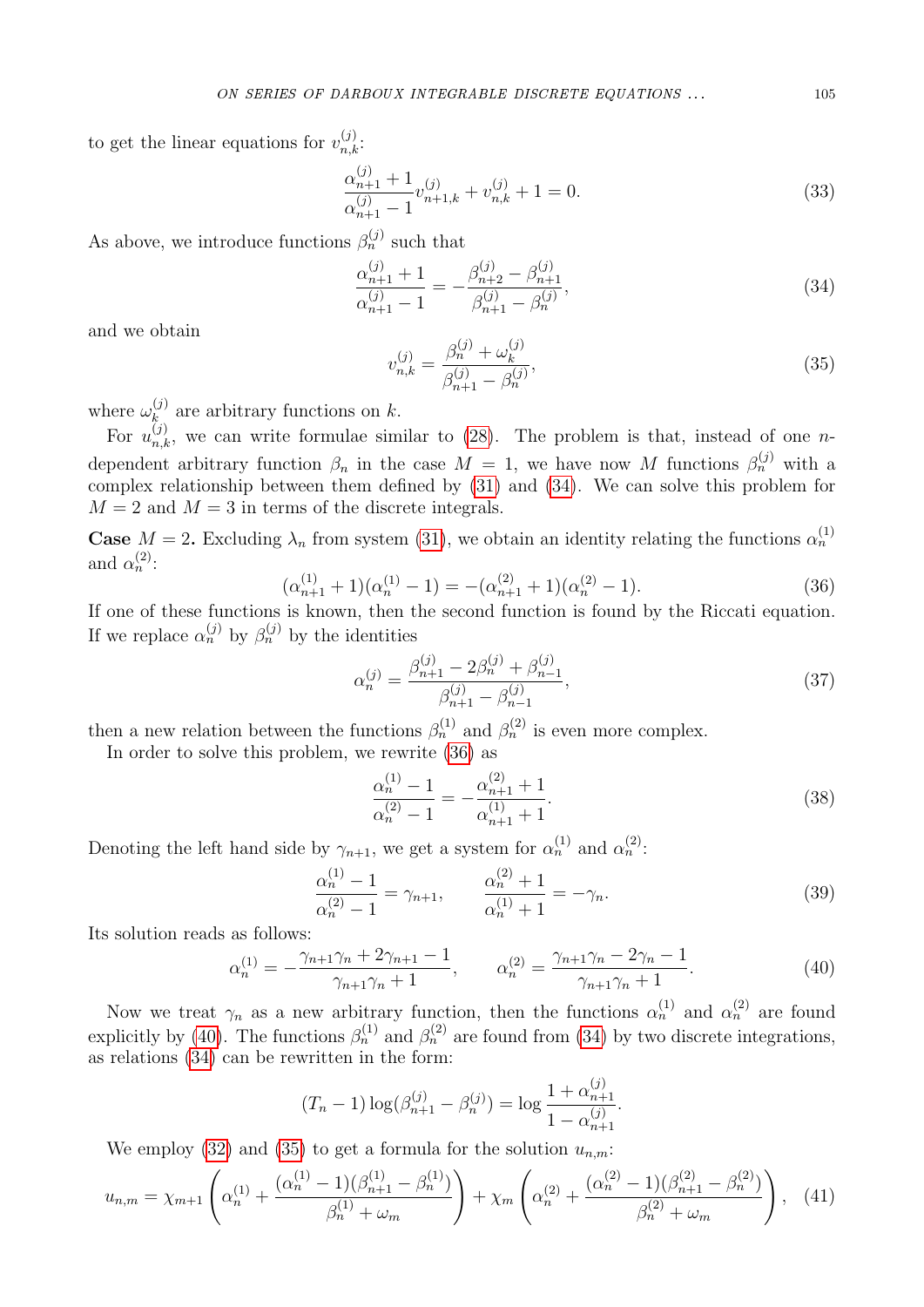where

$$
\chi_m = \frac{1 + (-1)^m}{2}, \quad \omega_{2k+1} = \omega_k^{(1)}, \quad \omega_{2k+2} = \omega_k^{(2)}.
$$
 (42)

In formula [\(41\)](#page-5-4) we have two arbitrary functions  $\gamma_n$  and  $\omega_m$ , and the functions  $\alpha_n^{(j)}$  and  $\beta_n^{(j)}$  are defined as explained above. The functions  $\alpha_n^{(j)}$  are found explicitly, while the functions  $\beta_n^{(j)}$  are found by quadrature.

**Case**  $M = 3$ . In this case, the relations for the functions  $\alpha_n^{(j)}$ ,  $j = 1, 2, 3$ , are implied by system [\(31\)](#page-4-8):

$$
(\alpha_{n+1}^{(2)} + 1)(\alpha_n^{(2)} - 1) = \theta_3(\alpha_{n+1}^{(1)} + 1)(\alpha_n^{(1)} - 1),
$$
  

$$
(\alpha_{n+1}^{(3)} + 1)(\alpha_n^{(3)} - 1) = \theta_3(\alpha_{n+1}^{(2)} + 1)(\alpha_n^{(2)} - 1).
$$

We rewrite these relations to introduce new functions  $\gamma_n^{(1)}$  and  $\gamma_n^{(2)}$ :

$$
\frac{\alpha_{n+1}^{(2)} + 1}{\alpha_{n+1}^{(1)} + 1} = \theta_3 \frac{\alpha_n^{(1)} - 1}{\alpha_n^{(2)} - 1} = \gamma_{n+1}^{(1)},
$$
  

$$
\frac{\alpha_{n+1}^{(3)} + 1}{\alpha_{n+1}^{(2)} + 1} = \theta_3 \frac{\alpha_n^{(2)} - 1}{\alpha_n^{(3)} - 1} = \gamma_{n+1}^{(2)}.
$$

Using the shift operator  $T_n$ , we get two systems for three functions  $\alpha_n^{(j)}$ . The solutions of these systems read as:

<span id="page-6-2"></span>
$$
\alpha_n^{(1)} = \frac{2(\gamma_{n+1}^{(1)} - \theta_3)}{\gamma_{n+1}^{(1)}\gamma_n^{(1)} - \theta_3} - 1, \quad \alpha_n^{(2)} = \frac{2\theta_3(1 - \gamma_n^{(1)})}{\gamma_{n+1}^{(1)}\gamma_n^{(1)} - \theta_3} + 1,\tag{43}
$$

$$
\alpha_n^{(2)} = \frac{2(\gamma_{n+1}^{(2)} - \theta_3)}{\gamma_{n+1}^{(2)}\gamma_n^{(2)} - \theta_3} - 1, \qquad \alpha_n^{(3)} = \frac{2\theta_3(1 - \gamma_n^{(2)})}{\gamma_{n+1}^{(2)}\gamma_n^{(2)} - \theta_3} + 1.
$$
\n(44)

Two different formulae for the function  $\alpha_n^{(2)}$  should be made compatible. It is convenient to do this for the following function of  $\alpha_n^{(2)}$ :

$$
\frac{\alpha_n^{(2)} + 1}{\alpha_n^{(2)} - 1} = \frac{\gamma_n^{(1)}(\theta_3 - \gamma_{n+1}^{(1)})}{\theta_3(\gamma_n^{(1)} - 1)} = \frac{\theta_3 - \gamma_{n+1}^{(2)}}{\gamma_{n+1}^{(2)}(\gamma_n^{(2)} - 1)}
$$

We rewrite the last identity in the form

$$
\frac{\gamma_n^{(1)}(\gamma_n^{(2)} - 1)}{\gamma_n^{(1)} - 1} = \theta_3 \frac{\gamma_{n+1}^{(2)} - \theta_3}{\gamma_{n+1}^{(2)}(\gamma_{n+1}^{(1)} - \theta_3)}
$$
(45)

and denote the left hand side by  $\delta_{n+1} - 1$ . Using the shift  $T_n$ , we get a system for  $\gamma_n^{(1)}$  and  $\gamma_n^{(2)}$ , which can be expressed as

<span id="page-6-0"></span>
$$
\gamma_n^{(1)} = \frac{\delta_{n+1} - 1}{\delta_{n+1} - \gamma_n^{(2)}},\tag{46}
$$

.

<span id="page-6-1"></span>
$$
\theta_3 \delta_n (\gamma_n^{(2)})^2 - [(\theta_3 - 1)\delta_{n+1}\delta_n + \delta_{n+1} + \delta_n + \theta_3^2 - 1]\gamma_n^{(2)} + \theta_3^2 \delta_{n+1} = 0. \tag{47}
$$

Now we consider  $\delta_n$  as a new arbitrary function. All the other *n*-dependent functions are expressed via this function. The functions  $\gamma_n^{(1)}$ ,  $\gamma_n^{(2)}$  are given by [\(46](#page-6-0)[,47\)](#page-6-1), the functions  $\alpha_n^{(1)}, \alpha_n^{(2)}$ and  $\alpha_n^{(3)}$  are found from [\(43\)](#page-6-2), [\(44\)](#page-6-2), and the functions  $\beta_n^{(1)}$ ,  $\beta_n^{(2)}$  and  $\beta_n^{(3)}$  are found from [\(34\)](#page-5-0). Let us note that the functions  $\alpha_n^{(j)}$  and  $\gamma_n^{(1)}$  are found explicitly, while the functions  $\beta_n^{(j)}$  are found by two discrete integrations, and  $\gamma_n^{(2)}$  is defined implicitly by the quadratic equation. Solutions  $u_{n,k}^{(1)}, u_{n,k}^{(2)}$  and  $u_{n,k}^{(3)}$  of the system [\(30\)](#page-4-6) are given by [\(32\)](#page-4-9), [\(35\)](#page-5-3).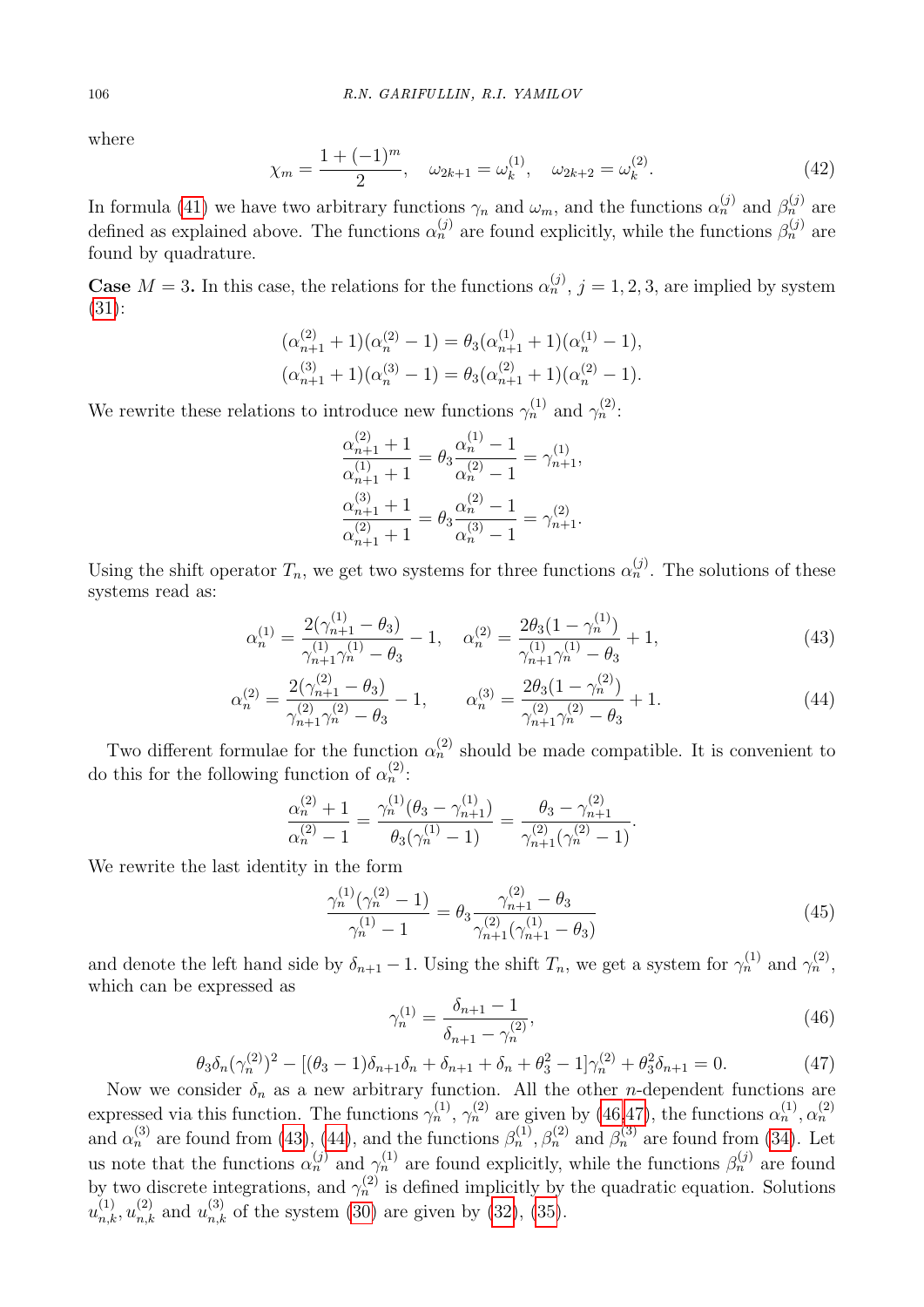These solutions depend on the arbitrary functions  $\delta_n$  and  $\omega_k^{(1)}$  $\omega_k^{(1)},\,\omega_k^{(2)}$  $\omega_k^{(2)},\,\omega_k^{(3)}$  $\mathbf{k}^{(3)}$ , see [\(35\)](#page-5-3). We return back to the solution  $u_{n,m}$  of equation [\(29\)](#page-4-5) with  $M=3$  equivalent to equation [\(2\)](#page-1-4), which is given by transformation [\(15\)](#page-2-4). From the viewpoint of this solution we have two arbitrary functions  $\delta_n$ and  $\omega_m$ , where

$$
\omega_{3k+1} = \omega_k^{(1)}, \qquad \omega_{3k+2} = \omega_k^{(2)}, \qquad \omega_{3k+3} = \omega_k^{(3)}.
$$

## 4. Modified series

<span id="page-7-0"></span>Here we use a transformation theory developed in [\[12,](#page-9-1) [13\]](#page-9-7). Let us rewrite equation [\(2\)](#page-1-4) in the form:

$$
\frac{u_{n,m+1}-1}{u_{n,m}-1} = \theta_M \frac{u_{n+1,m}+1}{u_{n+1,m+1}+1}.
$$
\n(48)

This allows us to introduce a new function  $v_{n,m}$  such that:

<span id="page-7-1"></span>
$$
v_{n,m} = \theta_M \frac{u_{n,m} + 1}{u_{n,m+1} + 1}, \qquad v_{n+1,m} = \frac{u_{n,m+1} - 1}{u_{n,m} - 1}.
$$
 (49)

The resulting relations are rewritten as

<span id="page-7-4"></span>
$$
u_{n,m} = \frac{v_{n+1,m}v_{n,m} - 2v_{n,m} + \theta_M}{v_{n+1,m}v_{n,m} - \theta_M} \qquad u_{n,m+1} = -\frac{v_{n+1,m}v_{n,m} - 2\theta_Mv_{n+1,m} + \theta_M}{v_{n+1,m}v_{n,m} - \theta_M}.
$$
(50)

Rewriting these formulae at the same point  $u_{n,m+1}$ , we get an equation for  $v_{n,m}$ :

<span id="page-7-2"></span>
$$
(v_{n+1,m+1}-1)(v_{n,m}-\theta_M) = \theta_M(1-v_{n+1,m}^{-1})(1-\theta_M v_{n,m+1}^{-1}),
$$
\n(51)

where  $\theta_M$  is a primitive root of unit.

For all equations of form  $(2)$  we have got transformation  $(49)$  invertible on the solutions of  $(2)$ . Two series of equations [\(2\)](#page-1-4) and [\(51\)](#page-7-2) are equivalent up to this transformation. The particular case  $M = 2$  of equation [\(51\)](#page-7-2) is presented in [\[2,](#page-8-0) (3.31)] up to  $v_{n,m} \to -v_{n,m}$  together with the first integrals. In the case  $M = 1$  we can apply the point transformation  $v_{n,m} = 1 + w_{n,m}^{-1}$  and get the following equation:

<span id="page-7-3"></span>
$$
w_{n+1,m+1}w_{n,m} = (w_{n+1,m}+1)(w_{n,m+1}+1). \tag{52}
$$

This is nothing but the discrete Liouville equation found in [\[11\]](#page-9-9). Its first integrals and general solution were constructed in [\[1,](#page-8-4) (19)]. In the general case we can rewrite the first integrals by using transformation [\(49\)](#page-7-1).

**Theorem 3.** For each  $M \geq 1$ , equation [\(51\)](#page-7-2) has the following first integrals in the n- and -directions, respectively:

$$
W_{1,M} = \theta_M^{-m} \frac{(v_{n+2,m} - 1)v_{n+1,m}(v_{n,m} - \theta_M)}{(v_{n+2,m}v_{n+1,m} - \theta_M)(v_{n+1,m}v_{n,m} - \theta_M)},
$$
(53)

<span id="page-7-5"></span>
$$
W_{2,M} = \frac{\left(V_{n,m+2M}^{(M)} V_{n,m+M}^{(M)} - 1\right) \left(V_{n,m+M}^{(M)} V_{n,m}^{(M)} - 1\right)}{\left(V_{n,m+2M}^{(M)} - 1\right) V_{n,m+M}^{(M)} \left(V_{n,m}^{(M)} - 1\right)},
$$
\n
$$
V_{n,m}^{(M)} = v_{n,m} v_{n,m+1} \dots v_{n,m+M-1}.
$$
\n(54)

*Proof.* First integral (53) is obtained from 
$$
(9)
$$
 by straightforward calculations using transformation  $(50)$ .

In order to prove  $(54)$ , we need an auxiliary relation. It follows from the first identity of  $(49)$ that for each  $k \geqslant 1$  the identities

$$
\frac{u_{n,m}+1}{u_{n,m+k}+1} = \frac{u_{n,m}+1}{u_{n,m+1}+1} \frac{u_{n,m+1}+1}{u_{n,m+2}+1} \dots \frac{u_{n,m+k-1}+1}{u_{n,m+k}+1} = \theta_M^{-k} v_{n,m} v_{n,m+1} \dots v_{n,m+k-1}
$$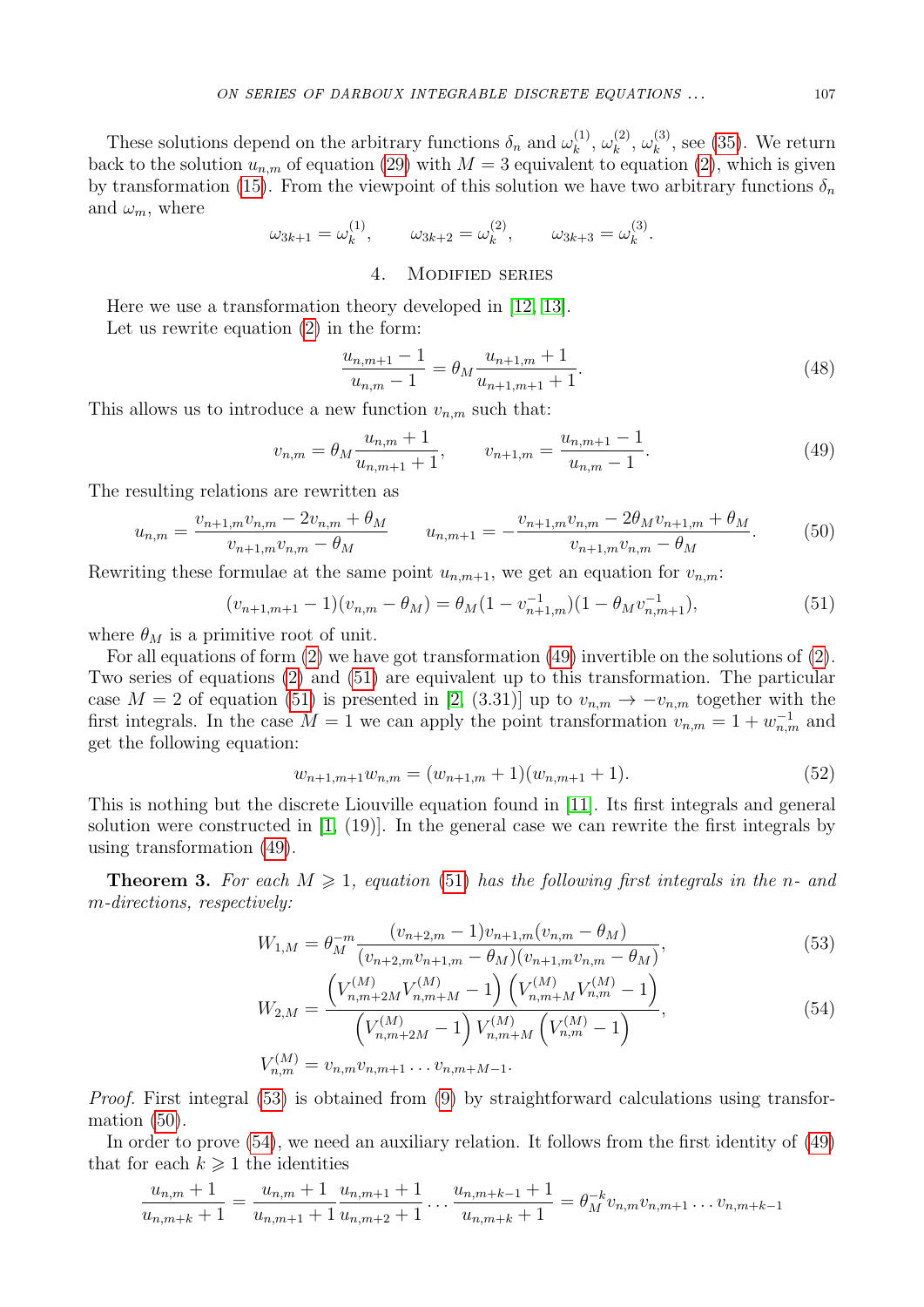hold true. Now first integral  $(11)$  can be rewritten as

$$
W_{2,M} = \frac{[(u_{n,m+3M}+1) - (u_{n,m+M}+1)][(u_{n,m+2M}+1) - (u_{n,m}+1)]}{[(u_{n,m+3M}+1) - (u_{n,m+2M}+1)][(u_{n,m+M}+1) - (u_{n,m}+1)]}
$$
  
= 
$$
\frac{\left(\frac{u_{n,m+3M}+1}{u_{n,m+M}+1} - 1\right)\left(1 - \frac{u_{n,m}+1}{u_{n,m+2M}+1}\right)}{\left(\frac{u_{n,m+3M}+1}{u_{n,m+2M}+1} - 1\right)\left(1 - \frac{u_{n,m}+1}{u_{n,m+M}+1}\right)}
$$
  
= 
$$
\frac{\left(\frac{\theta_{2M}^{2M}}{V_{n,m+M}^{(M)}V_{n,m+2M}^{(M)}} - 1\right)\left(1 - \theta_{M}^{-2M}V_{n,m}^{(M)}V_{n,m+M}^{(M)}\right)}{\left(\frac{\theta_{M}^{M}}{V_{n,m+2M}^{(M)}} - 1\right)\left(1 - \theta_{M}^{-M}V_{n,m}^{(M)}\right)}.
$$

As  $\theta_M^M = 1$ , we are led to first integral [\(54\)](#page-7-5).

The order of first integral [\(53\)](#page-7-3) is two. Let us show that this order is the minimal possible. If there exists a first integral  $\widetilde{W}_{1,n,m}(v_{n+1,m}, v_{n,m})$  for equation [\(51\)](#page-7-2) in the *n*-direction, we can use transformation [\(49\)](#page-7-1) and get a first integral for equation  $(2)$  of a nonstandard form  $\widehat{W}_{1,n,m}(u_{n,m+1}, u_{n,m})$  satisfying the relation  $(T_m - 1)\widehat{W}_{1,n,m} = 0$ . It is easy to check that this is impossible.

The order of first integral [\(54\)](#page-7-5) is equal to  $3M - 1$ . In the cases  $M = 1$  and  $M = 2$ , the fact that this order  $3M - 1$  is the minimal possible follows from [\[1\]](#page-8-4) and [\[2\]](#page-8-0), respectively. In the case  $M=3$  we can prove the same using the fact that the order 9 of corresponding first integral [\(11\)](#page-2-1) of equation [\(2\)](#page-1-4) is minimal, see Theorem [2.](#page-3-3)

In the case  $M = 3$ , let us suppose that equation [\(51\)](#page-7-2) has a first integral in the m-direction

$$
W_{2,n,m}(v_{n,m+k},v_{n,m+k-1},\ldots,v_{n,m})
$$

of an order  $1 \leq k \leq 7$ . This means that for some n, m

$$
\frac{\partial W_{2,n,m}}{\partial v_{n,m}} \neq 0, \qquad \frac{\partial W_{2,n,m}}{\partial v_{n,m+k}} \neq 0.
$$

Employing the first relation of [\(49\)](#page-7-1), we rewrite  $\widetilde{W}_{2,n,m}$  in terms of  $u_{n,m+j}$  and get a first integral for equation [\(2\)](#page-1-4) of the following form:

$$
W_{2,n,m}(u_{n,m+k+1},u_{n,m+k},\ldots,u_{n,m}).
$$

It easy to prove that its order is equal to  $k+1$ , where  $2 \leq k+1 \leq 8 < 9$ , but this is impossible.

Finally we note that using the results of Section [3](#page-3-0) and the first of transformations [\(49\)](#page-7-1), we can construct the general solutions for equations [\(51\)](#page-7-2) with  $M = 1, 2, 3$ .

#### REFERENCES

- <span id="page-8-4"></span>1. V.E. Adler and S.Ya. Startsev. Discrete analogues of the Liouville equation // Teoret. Matem. Fiz. 121:2, 271–284 (1999) [Theor. Math. Phys. 121:2, 1484–1495 (1999).]
- <span id="page-8-0"></span>2. R.N. Garifullin, G. Gubbiotti and R.I. Yamilov. Integrable discrete autonomous quad-equations admitting, as generalized symmetries, known five-point differential-difference equations // J. Nonl. Math. Phys. 26:3, 333–357 (2019).
- <span id="page-8-2"></span>3. R.N. Garifullin, I.T. Habibullin and R.I. Yamilov. Peculiar symmetry structure of some known discrete nonautonomous equations  $//$  J. Phys. A: Math. Theor.  $48:23$ ,  $235201$  (2015).
- <span id="page-8-3"></span>4. R.N. Garifullin and R.I. Yamilov. Generalized symmetry classification of discrete equations of a class depending on twelve parameters  $//$  J. Phys. A: Math. Theor. 45:34, 345205 (2012).
- <span id="page-8-1"></span>5. R.N. Garifullin and R.I. Yamilov. Examples of Darboux integrable discrete equations possessing first integrals of an arbitrarily high minimal order // Ufimsk. Mat. Zh. 4:3, 177–183 (2012) [Ufa Math. J. 4:3, 174–180 (2012).]

 $\Box$